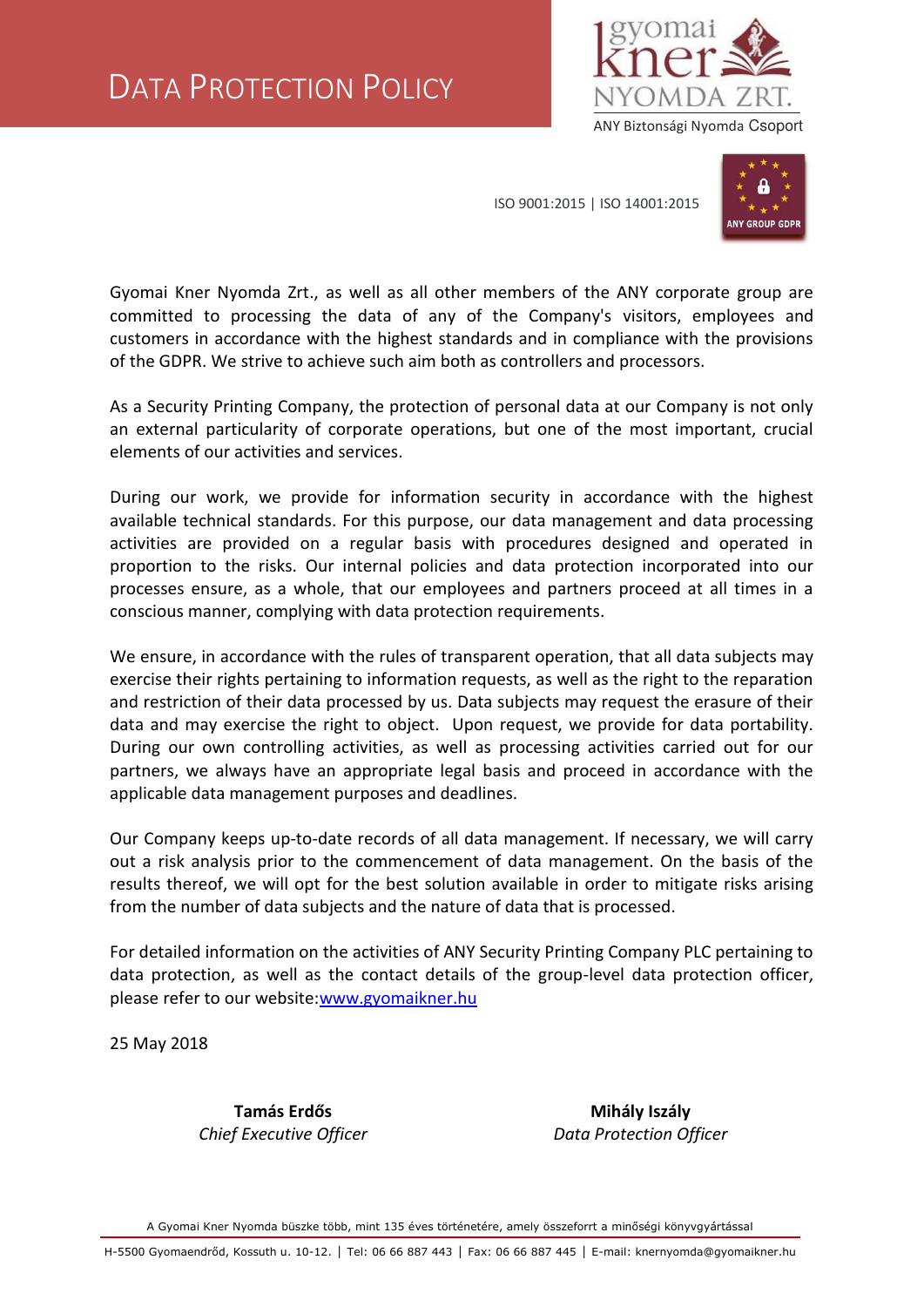

# **Privacy Policy**

This Privacy Policy is intended for the users of the websites of **Gyomai Kner Printing House** and the services offered there, in their capacity as Data Subjects. The purpose of Gyomai Kner Printing House (legal business name: Gyomai Kner Nyomda Zrt., registered seat: H-5500 Gyomaendrőd, Kossuth u. 10-12.│ Tel: 06 66887443 │Fax: 06 66887445 │E-mail: [knernyomda@gyomaikner.hu](mailto:knernyomda@gyomaikner.hu), hereinafter "the Controller") with this Privacy Policy is to inform the Data Subjects about the processing of data received from them.

Given that the Data Subject may at his/her discretion whether or not to use the services, therefore, the submission of any data required for the use of such services shall also be on a voluntary basis.

#### **The Controller; scope of data processed; purpose of processing**

The Controller is Gyomai Kner Printing House (legal business name: Gyomai Kner Nyomda Zrt., registered seat: H-5500 Gyomaendrőd, Kossuth u. 10-12.│ Tel: 06 66887443 │Fax: 06 66887445 │E-mail: [knernyomda@gyomaikner.hu\)](mailto:knernyomda@gyomaikner.hu).

In order for you to be able to use our request for quotation services, you should submit the following data, which shall be processed by the Controller:

**Name of the individual** A data required for the uninterrupted provision of the services offered by Gyomai Kner Printing House.

**E-mail address** A unique identifier required for the use of the services offered by Gyomai Kner Printing House.

When visiting our website, certain data — such as the IPaddress (*i.e.* the Internet Protocol address of your device), the time, the pages visited, as well as other technical data will be logged. This shall be carried out anonymously, therefore, such data may and will not be associated with you. We shall not analyze such data and use them solely for statistical purposes. Once the statistical analysis — used for verifying the number of visitors on our website and to ensure appropriate speed for our website — is complete, we shall erase the data.

If you would like to receive more information about the foregoing, you may submit a written request for a more detailed information by contacting us at one of the addresses indicated at the bottom of this Privacy Policy, and we will always send you an answer.

In respect of the data disclosed by you we shall act as "the Controller" and you shall qualify as "the Data Subject". The data pertaining to you shall at all times be your property. You shall at all times have the right to exercise control over your personal data. You shall have the right to decide what happens and does not happen to them.

Please note that personal contact is conditional upon the submission of certain personal data required by us. However, we shall not use such data for any purposes other than reaching out to you.

The data submitted to us shall be processed exclusively by us, and we do not and shall not transfer such data to third parties. The use of your data shall be strictly limited to the purpose for which it was submitted to us. Should you have any questions, please let us know by using the contact information provided in this Privacy Policy.

We shall only use the data you submitted to us, as listed herein. By using the system, additional data are generated but these will not be associated you. Such data are: our pages visited by you, the number of occasions you accessed our system and the types of operations you carried out there. We need these data in order for us to make our system more convenient to use.

Gyomai Kner Printing House is proud to have a history of more than 135 years, which has become synonymous with high quality in book production.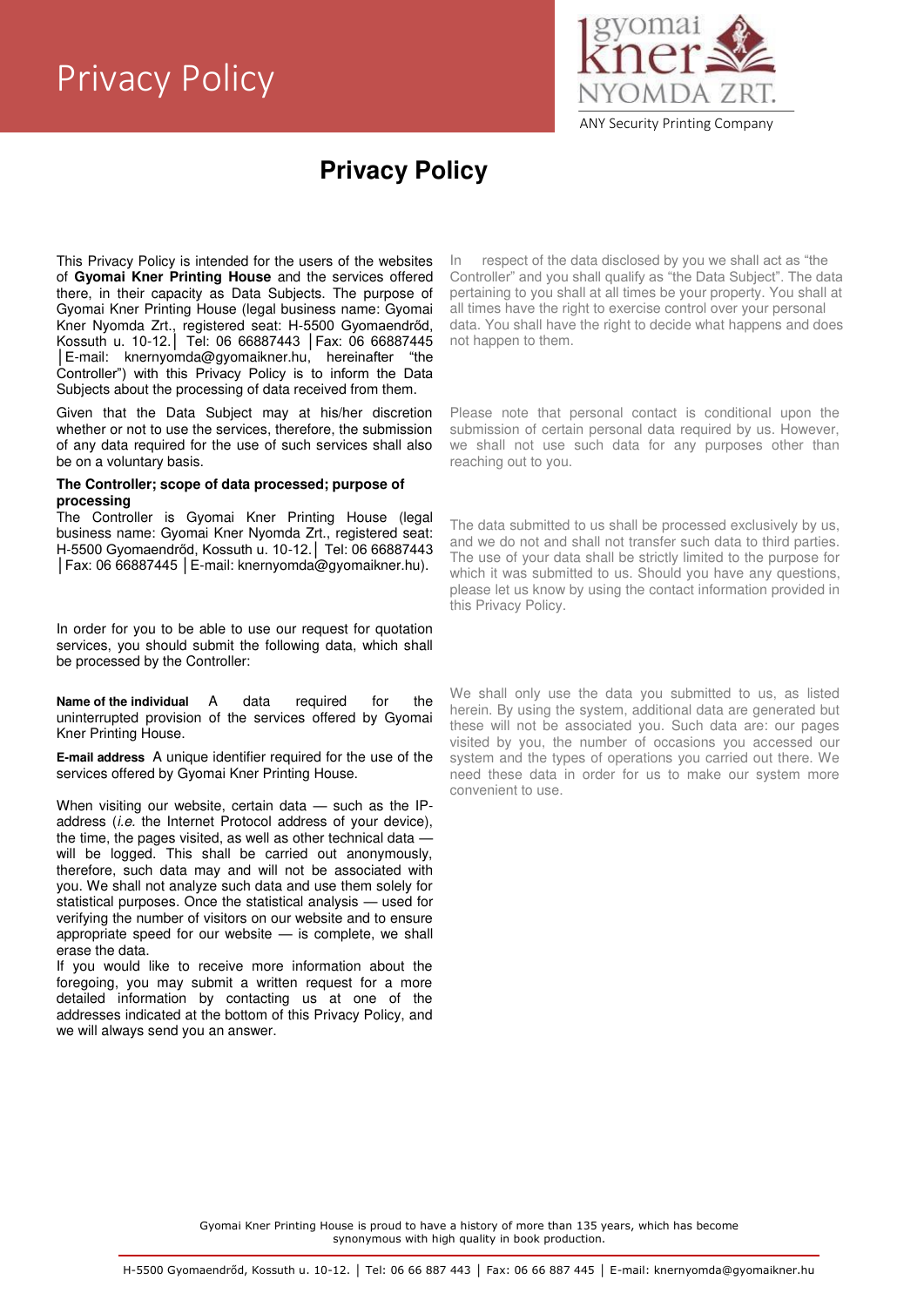# **Google Analytics**

This page uses Google Analytics, a web analytics system used for tracking traffic, offered to us by Google Inc., 1600 Amphitheatre Parkway, Mountain View, CA 94043, USA ("Google"). Google Analytics also uses so-called cookies. The content of cookies may be transmitted to Google, however, your IP-address will be deleted from the trasferred data while still within the EU. Google shall process and make available such data exclusively for Gyomai Kner Printing House.

For more information, please visit the following link:

https://support.google.com/analytics/answer/6004245?hl=hu (Google Analytics privacy policy).



The analysis of the foregoing data is carried out by an entity other than us, given that such activities require specific technical expertise. The service we use for such analysis is Google Analytics, offered by Google. The results of analyses, as well as statistical calculations are available exclusively to us.

Gyomai Kner Printing House is proud to have a history of more than 135 years, which has become synonymous with high quality in book production.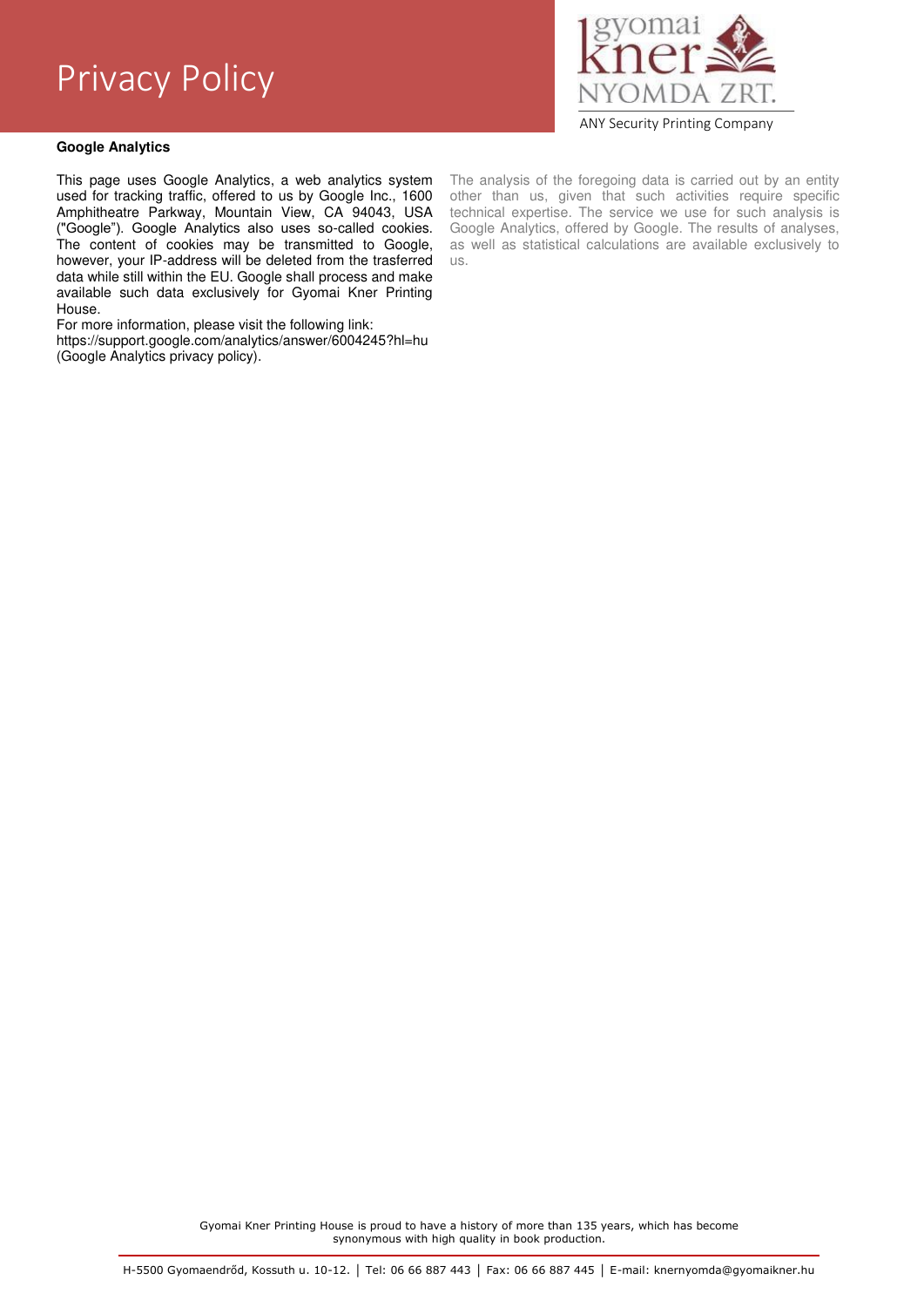

# **Methods and term of processing**

Your data shall be stored in the Controller's own IT-system, on servers of its own or rented by it. Furthermore, your data may as well be temporarily stored on other computers of the Controller.

The term of processing shall be limited to a period commencing with the time when the contact is established and lasting as long as the contact exists, *i.e.* the sending of a price quote or price information.

The data collected about visits shall be processed as long as the log files are processed, which shall be stored for no longer than a year.

### **Data protection**

In order to prevent the unauthorized use or the abuse of processed personal data the Controller shall implement extensive technical and operational security measures. Our security processes are subject to regular reviews and a state of the art development.

## **Access to your data**

The Data Subjects shall at all times have the right to obtain communication of data concerning them which are being<br>stored. You may send an e-mail to stored. You may send an e-mail to [knernyomda@gyomaikner.hu](mailto:knernyomda@gyomaikner.hu) or request information from the Controller at any of the contact details.

#### **Transfer of data, additional recipients**

We shall not transfer the Data Subject's data to third parties either within or outside the European Economic Area.

## **Automated decision-making**

Our system does not automatically create a profile, make a proposal or determine a discount based on the visit behaviour data of the Data Subject.

#### **Withdrawal of consent, rectification of data and restriction of processing**

Data Subjects shall have the right to withdraw their consent to the data processing within the system. You may modify or erase certain parts of your data. If you wish to restrict certain aspects of the use described in this Privacy Policy, you may as well do so by sending a message to us at [knernyomda@gyomaikner.hu](mailto:knernyomda@gyomaikner.hu) by using your e-mail address known to us.

## **Processors**

The processor of Gyomai Kner Printing House is ANY **Security** Printing Company PLC. in the following areas: accounting, HR Management.

We store your personal data in an IT-system, and only as long as it is necessary, namely, during the first contact. We shall not print or disclose such data either orally or in any other manner whatsoever. Our personnel — subject to non-disclosure obligations — may have access certain data, such as your name or e-mail address, and if you call us they can identify you us based on such data.

Your data shall be erased after establishment of the contact, provided that these are no longer necessary. In the event that we remain in contact thereafter, we shall then enter into a detailed agreement on the processing of your data.

In order to safeguard the data, we have an appropriate level of protection and surveillance in place. Our information systems are highly protected, our servers are located in adequately protected facilities. We also make sure that the foregoing shall be regularly checked by specialized external professionals, socalled certification bodies.

You shall at all times have the right to request information on the data stored concerning you. The easiest way to do this is by sending us a written request.

We shall not send or disclose your data in any form.

The system does not automatically create your user profile.

You may also request the modification or erasure of your data, as well as the restriction of processing without the obligation to explain the reasons of such request. You may do so by using any of our contact information. You are free to modify or (in case of errors) rectify your contact information. Your exclusive right to have control over your own data is always a priority for us.

Gyomai Kner Printing House is proud to have a history of more than 135 years, which has become synonymous with high quality in book production.